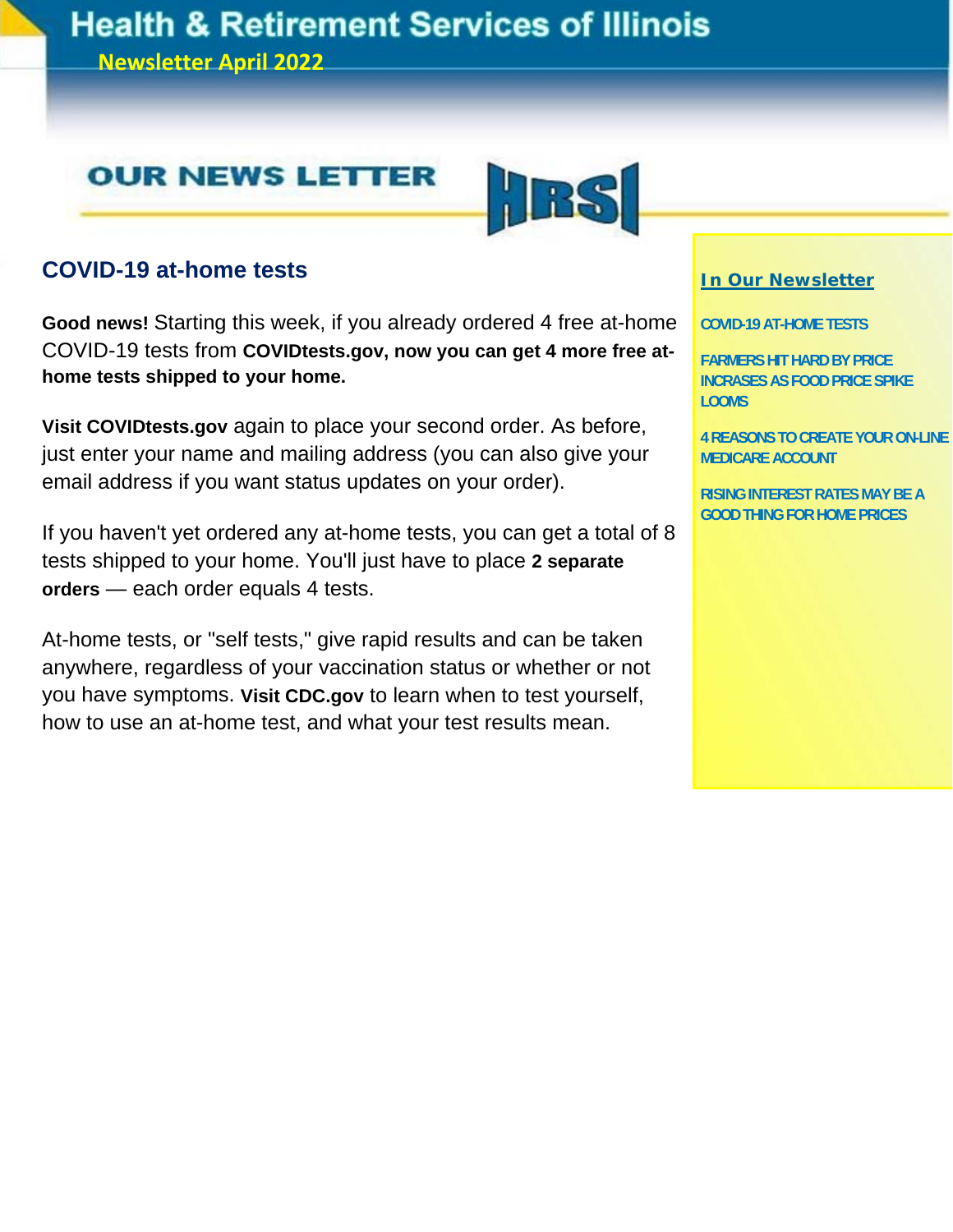## **Farmers hit hard by price increases as food price spike looms**

(The Center Square) – Goods and services around the country are becoming increasingly more expensive, but farmers may be among the hardest hit as inflation, supply chain issues, and Russia's invasion of Ukraine are expected to send food prices soaring even higher.

That impact is being felt by farmers around the country.

"The cost of fertilizer is up as much as 500% in some areas," said Indiana Farm Bureau President Randy Kron. "It would be unbelievable if I hadn't seen it for myself as I priced fertilizer for our farm in southern Indiana. Fertilizer is a global commodity and can be influenced by multiple market factors, including the situation in Ukraine, and all of these are helping to drive up costs."

Ukraine is a significant supplier of both crops and fertilizer materials, adding to the concern that the invasion will likely lead to shortages and price increases.

Fertilizer prices for nitrogen, phosphorous and potassium, called NPK, have exploded since December 2020.

"Because of the seasonal aspects of … this agriculture industry, it takes about six to nine months for the impacts felt in the impact market to really work its way through the supply chain and reach the consumer," said Nathon Carson, head of supply chain operations for Chemical Dynamics, a multimillion dollar fertilizer supplier based in Florida servicing 12 states. "The crazy thing is, fertilizer prices for NPK, especially nitrogen, the most important nutrient, went up by about … doubled essentially in Q4 of 2021, which means we are not really going to see those impacts until this coming summer."

That fertilizer price increase is one of several factors expected to push food prices up even higher this year.

"Food prices are going to continue to go up dramatically," Carson said. "I was expecting food prices to go up about 10% in the U.S. before midterms, so around August, another 5 or so percent to follow by the end of the year … You could see 20% food price inflation by the end of the year in the U.S. That is a possibility. You won't see famine in the U.S. Our food system is very, very resilient, but you will see shortages. You won't have the same product selection that you're used to."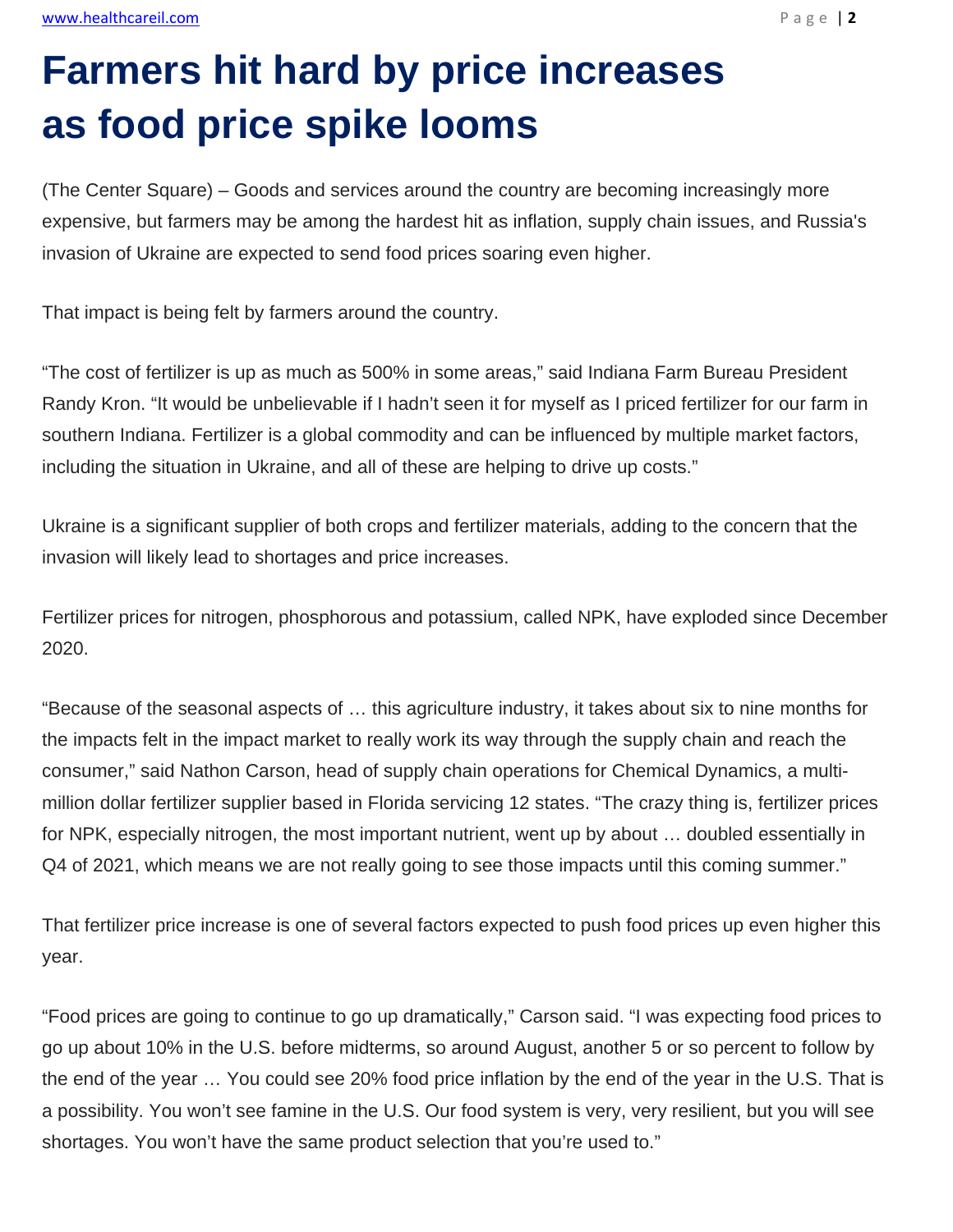These food price issues have only been egged on by runaway federal spending, which has helped send inflation soaring in the past year.

The Bureau of Labor Statistics reported last week that the Consumer Price index, a leading marker of inflation, rose 7.9% in the past 12 months. BLS said that the food price index rose 8.6% over the last 12 months, the largest 12-month spike since April 1981.

"Inflation has hit agricultural inputs such as fertilizer and equipment, which will contribute to the increasing cost of food," said Chris Hagenow, vice president of Iowans for Tax Relief. "Inflation is dangerous because it is a hidden tax and it destroys the income earned by both farmers and workers. This inflation is a direct consequence of the out-of-control spending that is plaguing the federal government. Our national debt has hit \$30 trillion and President [Joe] Biden and the Democrats believe that spending and printing money has no economic consequences. Farmers and consumers will continue to see higher prices and it will damage the economy."

BLS found that in February, those price increases hit all kinds of foods on grocery store shelves.

"The food index increased 1.0 percent in February as the food at home index increased 1.4 percent over the month," BLS said. "All six major grocery store food group indexes increased in February. The index for fruits and vegetables had the largest increase, rising 2.3 percent, its largest monthly increase since March 2010. The index for fresh fruits increased 3.7 percent over the month, and the index for fresh vegetables rose 1.3 percent. The index for dairy and related products rose 1.9 percent, its largest monthly increase since April 2011.

"The index for meats, poultry, fish, and eggs increased 1.2 percent in February as all of its major component indexes increased," BLS added.

Kron said the problem isn't going away anytime soon.

"The problem has been developing for several years, so unfortunately, the solution will take time, too," he said. "Farm Bureau is urging the Biden administration to look for ways to bring fertilizer prices down, including resolving supply chain issues and removing import duties. These rising input costs will have a major impact on all of us this spring as we prepare to put crops in the ground and they will eat away much of the profit we might have expected to make from higher commodity prices."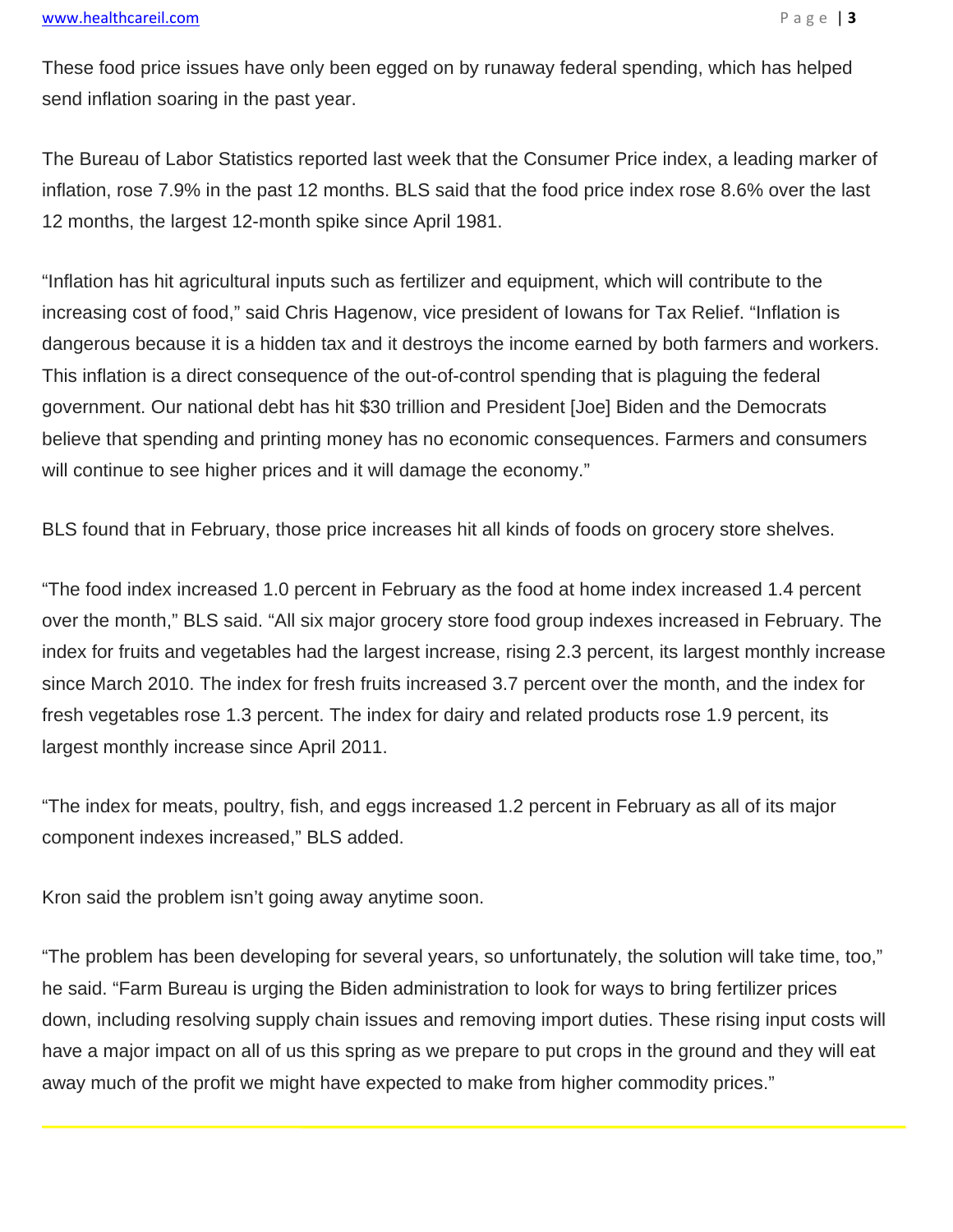### **Create your online Medicare account**

Now's the time to create your online **Medicare account!** It's a secure way to access your personal Medicare information anytime.

It takes just a few minutes to create your account. Then you'll be able to:

- 1. **View your Original Medicare claims** as soon as they're processed.
- 2. **Sign up to go paperless**  get your yearly ''Medicare & You'' handbook and claims statements, called ''Medicare Summary Notices,'' electronically.
- 3. **Add your prescriptions and pharmacies,** to better compare health and drug plans in your area.
- 4. **Print a copy of your official Medicare card.**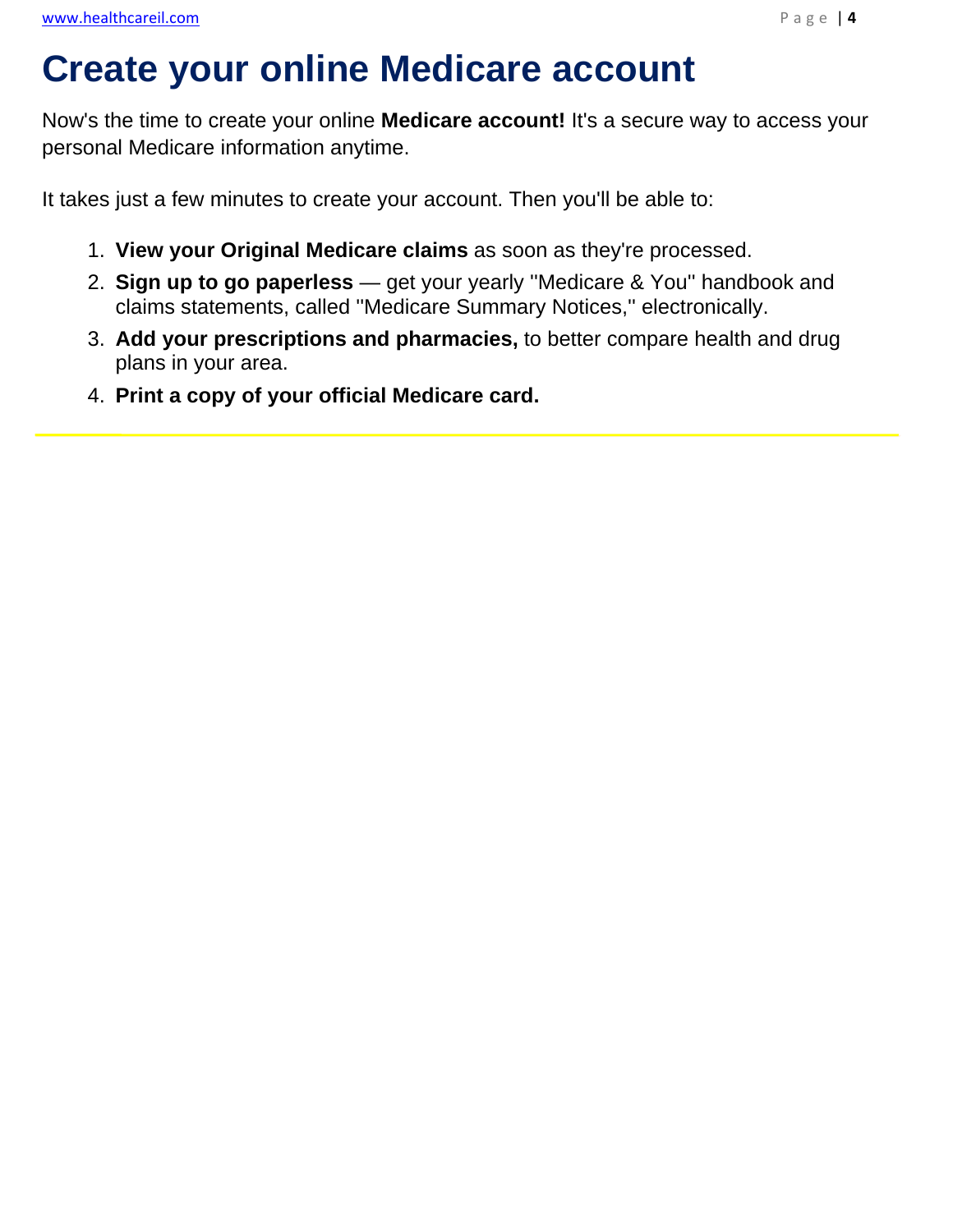# **Rising interest rates may be a good thing for home prices: Morning Brief**

**Amanda Fung Editor** Tue, March 29, 2022

#### **This article first appeared in the Morning Brief.** Tuesday, March 22, 2022

Home prices are soaring and later this morning we will find out by how much, when the latest S&P CoreLogic Case-Shiller national home price index is released.

On top of exorbitant home prices, mortgage rates are on the rise — the 30-year fixed mortgage (most common among homebuyers) topped 4% earlier this month for the first time since 2019 — leading industry experts like Bank of America to say housing affordability "is the worst it's ever been."

But higher interest rates may actually be a good thing for home prices and the housing market in general.

"Low rates make housing *less* affordable in the long run and rates have been on a long downward trend," wrote Jonathan Miller, CEO of Miller Samuel Inc., a real estate appraisal and consulting firm, in a recent blog post.

The notion is counterintuitive but worth exploring because it's a valid one. It's no secret that low interest rates have fueled the overheated housing market. Low rates coupled with depressed inventory levels have been driving up prices — the simple law of supply and demand. Home prices have been increasing every year for a decade now and median sales price is up about 15% in 2021 from a year ago, according to the National Association of Realtors (NAR).

Meanwhile, rates have hovered around historical lows — the rate on the 30-year fixed hit an all time low of 2.83% in October 2020, according to Freddie Mac. With "rates at historic lows you create this demand level that is insatiable," said Miller, so buyers are "quickly absorbing inventory to the point where it has collapsed."

Homes are being traded at a rapid clip. Right now it takes a little over one month to absorb all the homes that are for sale in the U.S., according to the NAR. In a "normal" housing market (when supply meets demand) it takes about six months for inventory to be exhausted.

"House-buying power is more than double it was 20 years ago because interest rates are lower and incomes are 50% higher," said First American Chief Economist Mark Fleming, noting that about 1% of the total amount of housing stock in the U.S. is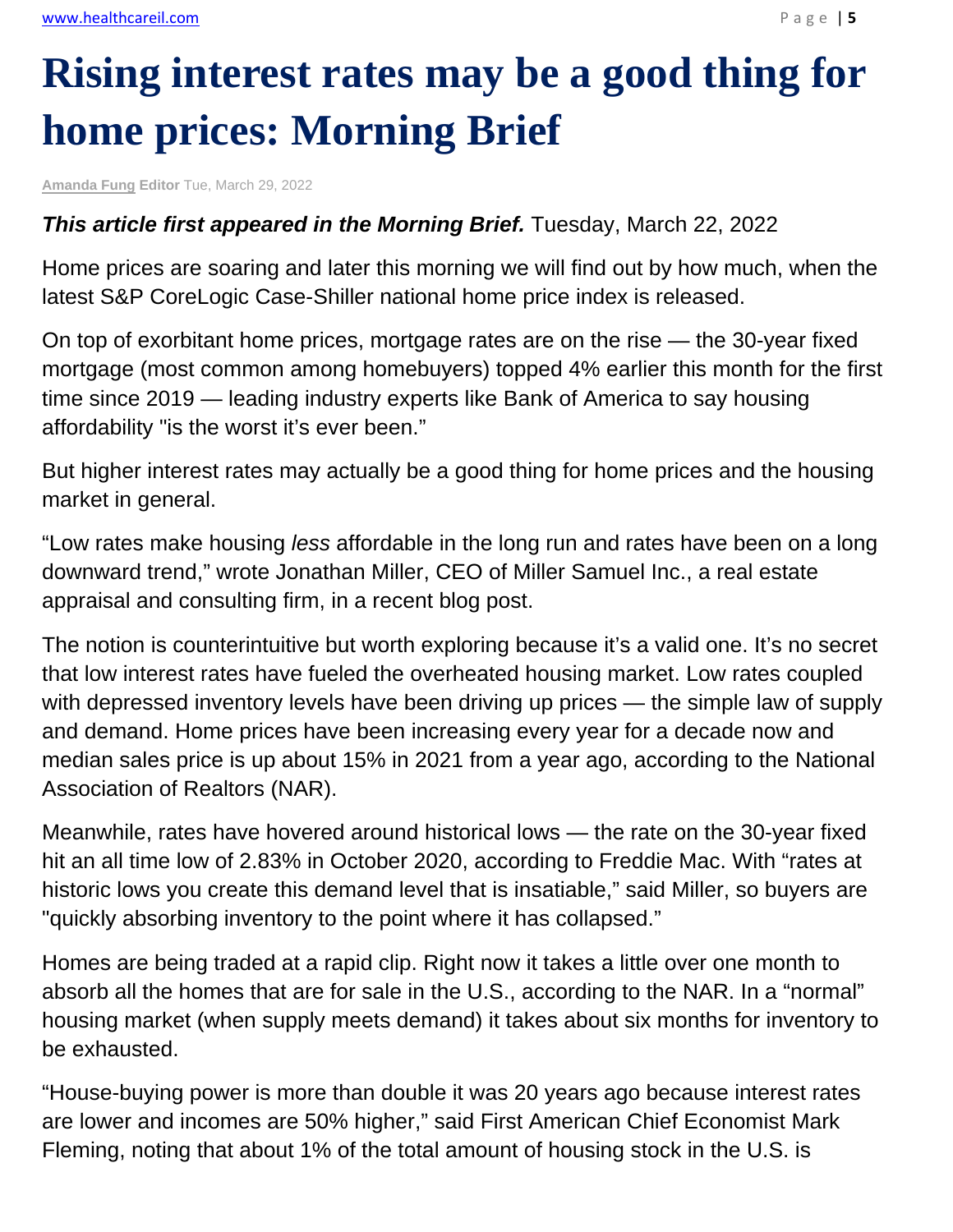currently available for sale — a 50-year low. "Purchasing power will go down because rates go up which should mean less demand."

As Federal Reserve chief Jerome Powell said during a Senate committee hearing earlier this month, "housing is a very interest-sensitive sector and rates moving back towards more normal levels should act to cool off housing markets."

The uptick in rates may be starting to do its part to bring demand down a notch. Pending home sales, a leading indicator of the market, fell for a fourth consecutive month in February.

"Higher rates will slow down the velocity of sales and allow inventory to rise, reducing the rampant bidding wars," said Miller, noting that bidding wars have accounted for half of the transactions in the dozen regions he covers in the U.S.

The tight inventory may be starting to loosen, both the NAR and the CalculatedRisk blog said inventory bottomed in January and at the beginning of March respectively. Not to mention inventory traditionally picks up this time of year — it's spring, the busiest season for buying a home.

"If inventory were to return to about three-quarters of the pre-COVID level, supply would rise to about four months. That's still low, but it would be consistent with a meaningful slowdown in the rate of price increases," said Pantheon Macroeconomics in a recent research note.

Until that happens there is no question that rising rates will put pressure on buyers, especially first-time homebuyers. According to NAR Chief Economist Lawrence Yun, at the current interest rates, monthly mortgage payments for first-time homebuyers have increased 28% from a year ago.

"Higher rates and higher home prices have led to a 30% increase in the cost of housing year-over-year," Danielle Hale, Realtor.com chief economist, told Yahoo Finance Live yesterday.

Also, Fleming warns about the financial lock-in effect where existing homeowners won't want to sell to upgrade or move because they would be giving up a mortgage with a 3% rate for one that is at least a percentage point higher. About 80% of inventory comes from turnover of existing homes, not newly built ones.

All that said, there is no doubt "a massive imbalance of supply and demand," said Miller. So rising rates may be a necessary evil, at least for now.